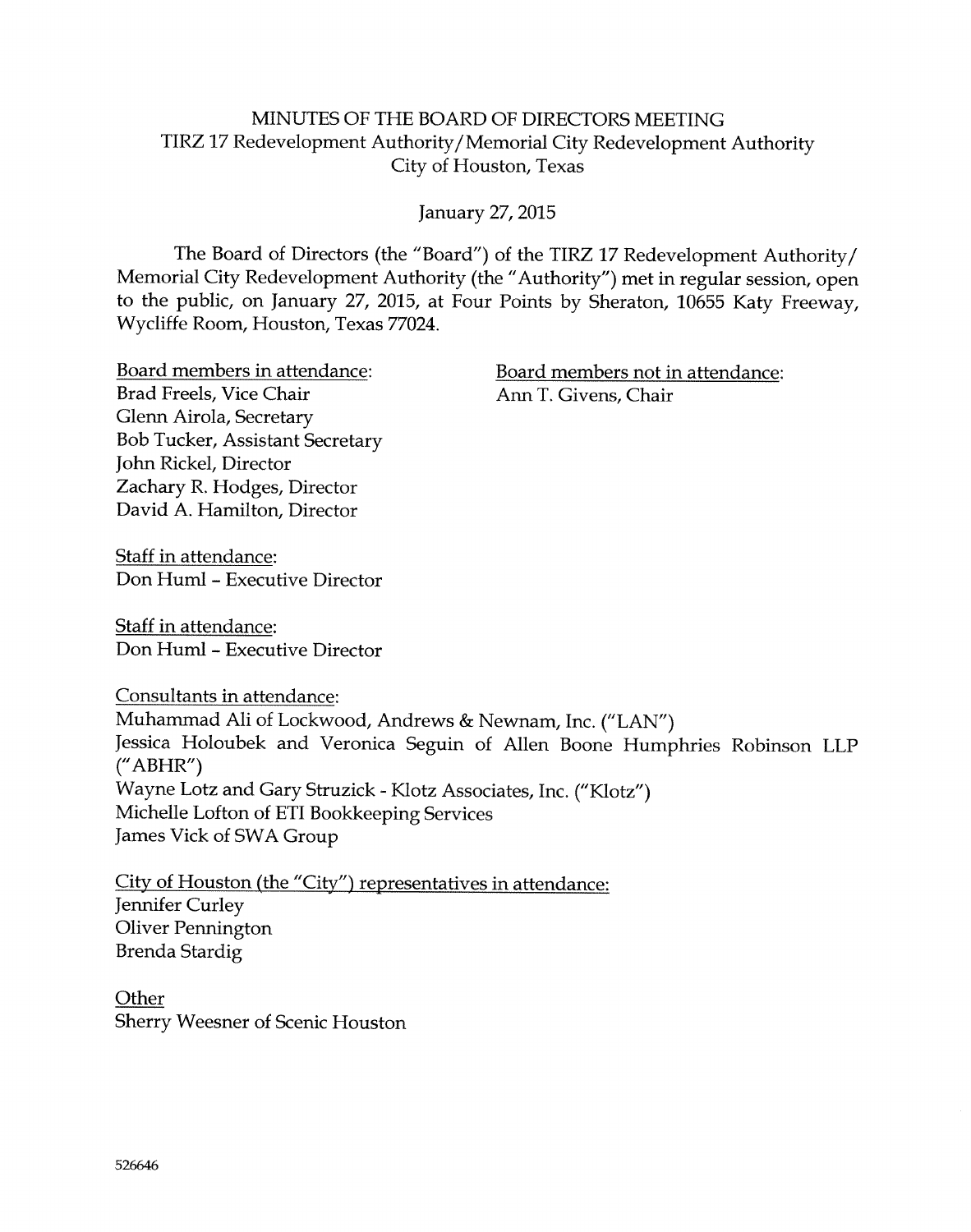#### 1. Call Meeting to Order

Having established that a quorum of the Board was present, Mr. Huml called the meeting to order.

Council Member Pennington discussed concerns over the time constraints of the meeting and the non-inclusion of a public comment agenda item. He then encouraged the Board to continue to pursue the purchase of new detention sites.

Director Freels moved to open the meeting to public comment. Director Rickel seconded the motion, which passed unanimously.

Council Member Stardig voiced her concerns over the non-inclusion of a public comment agenda item due to time constraints. She then discussed drainage issues for residential neighborhaods in the District.

Ms. Virginia Gregory commented on the importance of certain drainage issues relating to the Conrad Sauer detention site that need to be addressed.

Mr. Ed Browne requested the Board to investigate the viability of the North Gessner tract as a possible detention site which may alleviate some District drainage issues.

Ms. Roberta Prazak commented on the addition of a public comment section to the meeting agenda without its inclusion on the agenda. She then requested the Board to investigate the viability of the 77024 post office as a possible detention site or police or fire substation. She commented on the importance cf an increased police presence in the District.

Ms. Donna Freedman commented on the non-inclusion of a public comment agenda item due to time constraints.

# 2. Minutes of December 4, 2014, and January 8, 2015, Meetings

The Board reviewed the minutes of the December 4, 2014, regular meeting and the January 8, 2015, special meeting.

Director Rickel noted that the January 8, 2015, minutes note a directive for Klotz to provide a cost-benefit analysis o{ the Conrad Sauer detention project to the Soard prior the next meeting. Mr. Huml stated he requested the cost-benefit analysis from Klotz and was informed that it would be presented at today's meeting.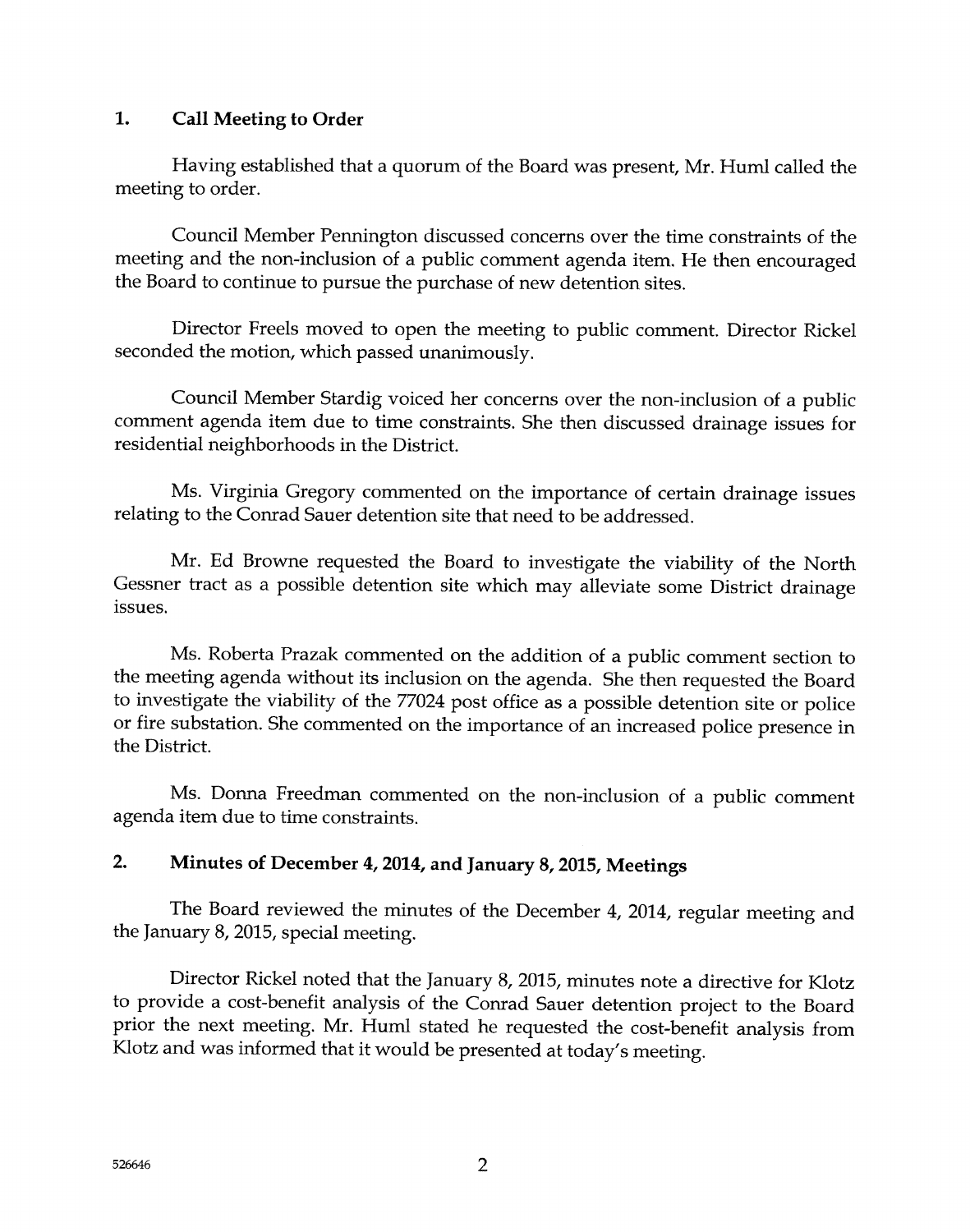Following review and discussion, Director Freels moved to approve the minutes of the December 4, 2014, regular meeting and the January 8, 2015, special meeting, as submitted. The motion was seconded by Director Hamilton and carried unanimously.

# 3. Approve Second Amendment to Project Plan as Approved by the City of Houston

Ms. Holoubek presented and reviewed a proposed Second Amendment to the District's Project Plan and Reinvesfment Zone Financing Plan that has been approved in final form from the City of Houston and requested the Board ratify adopting of the resolution adopting such said Amendment. Following review and discussion, Director Tucker moved to ratify adoption of the Resolution Adopting Second Amendment to Project Plan and Reinvestment Zone Financing Plan. Director Hodges seconded the motion, and it passed unanimously.

# 4. Financial and Bookkeeping Matters

Ms. Lofton reviewed the financial report for December and presented checks for payment by the Authority. After review and discussion, Director Airola moved to approve the financial report and payment of the bills presented. The motion was seconded by Director Rickle and passed by unanimous vote.

# 5. Clarification to Comment No. 11 in the October 28, 2014, Meeting Minutes

Mr. Huml clarified his comments from the October 28, 2014, meeting wherein he stated the CIP Committee has included \$100,000 in the 2015 budget for pursuing grant funds for Authority projects. He stated that was said in error and that the amount allocated for the Goodman Corporation contract can be reallocated in the 2016 budget.

# 6. Grant Funding Opportunities Update

There was no discussion on this item.

# 7. Open Discussion Regarding Revised Klotz Report Entitled "Feasibility Analysis Keport for Additional Dentition West of Gessner Road" dated December 10, 2014 (the "Report")

Mr. Klotz reviewed previous discussions and meetings regarding the Report analyzing the feasibility of acquiring and developing a 9.5 acre tract near the intersection of Westview Dr. and Conrad Sauer Dr., west of Gessner Rd. (the "Tract"), for a regional detention basin to improve drainage and flooding both inside and outside the boundaries of the Zone (the "Project"). He stated that the Report concludes that the Project is not economically feasible based on the cost of the Project as compared to the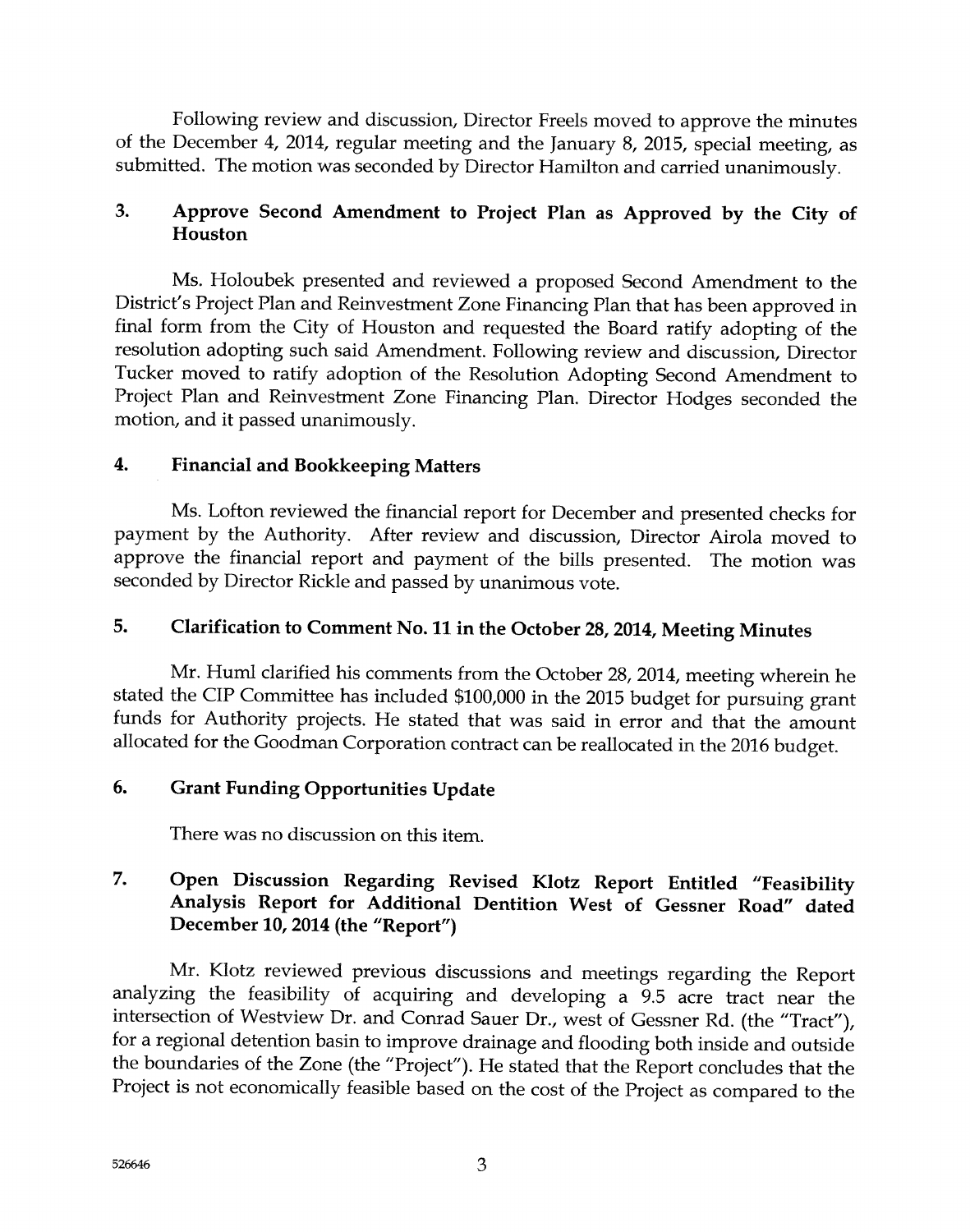value of the property removed from the 100-year floodplain. He stated the Report only reflects an economic analysis and does not consider non-economic factors per the original directive Klotz received from the City of Houston to conduct the Report. Mr. Klotz discussed the methodology used to conduct the Report. He stated there are no adopted standard City or Harris County Flood Control methodologies that could have been used to conduct the analysis.

Mr. Klotz addressed questions from the Board regarding the differences in analyses between the Report and the Conrad Sauer study.

The Board discussed additional factors that should be incorporated into <sup>a</sup> cost/benefit analysis based on existing circumstances, such as real estate prices, repeat storm events, timing and priorities of the Authority. Mr. Klotz stated that additional factors could be incorporated into the Report if directed by the Board.

Mr. Klotz stated that the Report followed LAN specifications and incorporated all information provided by LAN. Mr. Ali stated than LAN provided specifications for the Report based on a previously accepted methods.

The Baard discussed its concern over the Report being submitted to the City prior to the Board approval. Ms. Curley stated that the City had requested the Report and that the City understood the Report was in draft form, when received, and would have allowed for additional comments and revisions to the Report.

After discussion, Director Rickel moved to table discussion on the Report and authorize LAN to review the Report and provide an independent analysis on said Report. Director Hamilton asked Mr. Klotz to speak to any potential professional and/or licensing conflicts between LAN and Klotz. Mr. Klotz responded by indicating that Klotz would need to carefully consider professional engineering licensing issues related to the request. Discussion ensued regarding the benefits and concerns over engaging a third-party engineering firm to conduct the review. The Board, Mr. Klotz and Mr. Ali discussed the processes involved in conducting collaborative and independent review of the Report. Director Hamilton expressed concerns over LAN being able to conduct an independent review of the Report. Director Freels proposed that a Report review committee be established, consisting of Directors Hamilton, Rickel and himself to meet with representatives of Klotz and LAN to further review and discuss the Report. Director Rickel rescinded his original motion and moved to table the Report and authorize the proposed Report review committee to meet as discussed. Director Hamilton seconded the motion, which passed unanimously. Mr. Huml reminded the Board that per the new TIRZ guidelines any report would need to be submitted to Public Works and Engineering first before going to the Mayor's Office.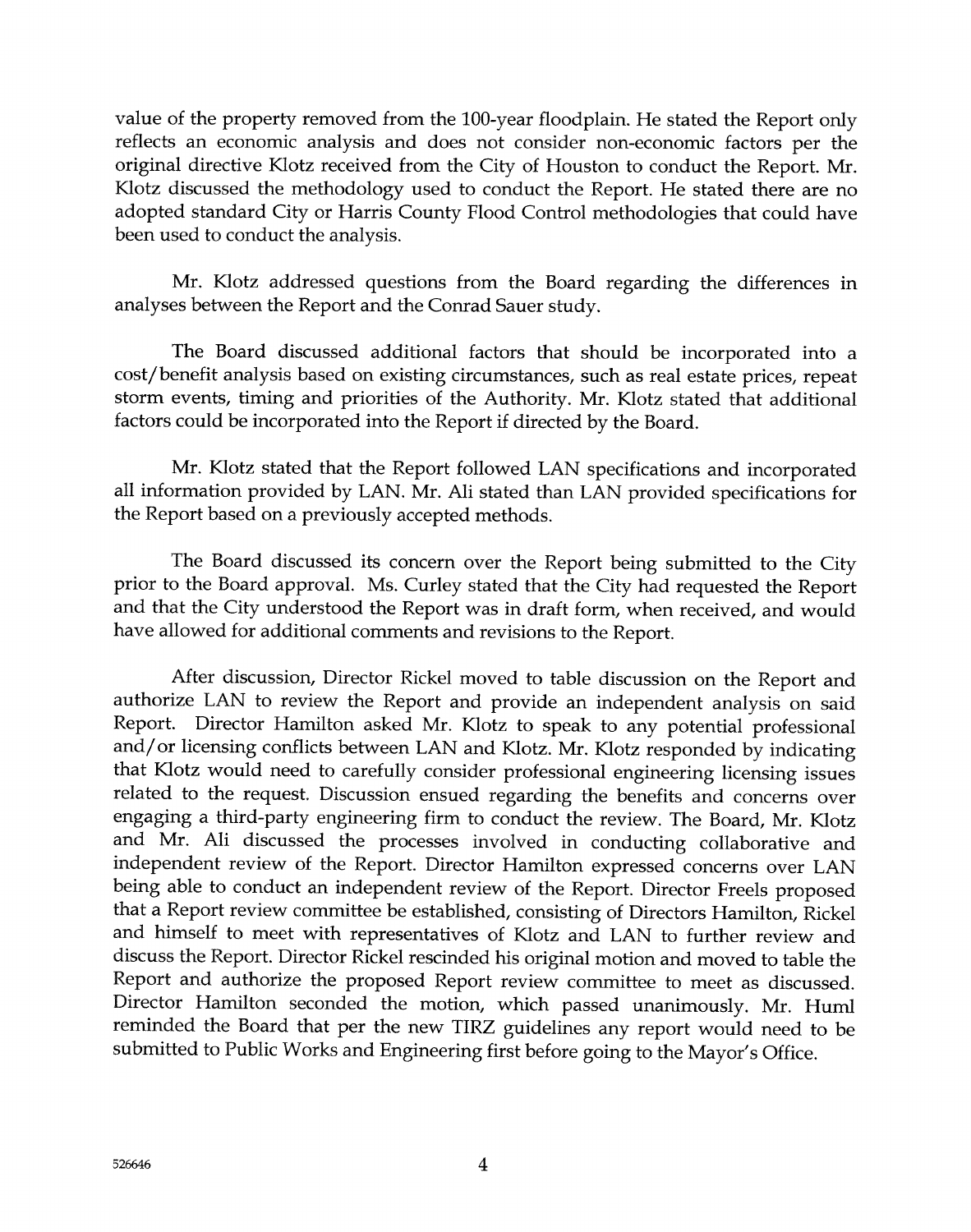Director Rickel moved to add an item to "review and evaluate engineering consultants' performance and services agreements" to the next agenda. Director Tucker seconded the motion, which passed with all Directors voting for the motion with the exception of Director Hodges who voted against.

#### 8. Open Discussion Regarding Agenda Setting Policy

Ms. Holoubek reviewed with the Board options for the Board to consider with respect to policy and procedures for setting the agenda. The Board considered various procedures for setting the agenda. After discussion, Director Hamilton made a motion to authorize any Soard member to add an item to the agenda. Director Hamilton rescinded his motion and after further discussion, Director Rickle moved to authorize the Chair to set the agenda, provided that the addition of any agenda item requested by<br>a Board member be added to the agenda if it has been rejected by the Chair of the Board if a second Board member supports the addition of said item. Director Hamilton seconded the motion, which passed unanimously.

# 9. Special Presentation to the Board by Sherry Weesner P.E. regarding "Scenic Houston"

Ms. Weesner presented and reviewed a Sfreetscape Resource Cuide and responded to questions from the Board on her presentation. She stated that she supports and encouraged the development and adoption of streetscape design standards in the Authority.

# 10. Lumpkin Road Improvements Project

Mr. Huml presented and reviewed a task order from SWA Group, in the amount of \$18,200, for CIP #1709 Lumpkin Road Improvements landscaping and construction phase services. After review and discussion, Director Airola moved to approve the task<br>order from SWA Group, in the amount of \$18,200, for CIP #1709 Lumpkin Boad order from SWA Group, in the amount of \$18,200, for CIP #1709 Lumpkin Road Improvements landscaping and construction phase services. Director Hodges seconded the motion, which passed unanimously.

Ms. Holoubek presented and reviewed a Temporary Right of Entry Construction Agreement between the Authority, Dresser-Rand Company, and SER Construction Partners, LLC for access and reconfiguration of a driveway on the Dresser-Rand Company property. After review and discussion, Director Rickie moved to approve the Temporary Right of Entry Construction Agreement. Director Tucker seconded the motion, which passed unanimously.

Mr. A1i reported on the construction status of the Lumpkin Road Improvements Project.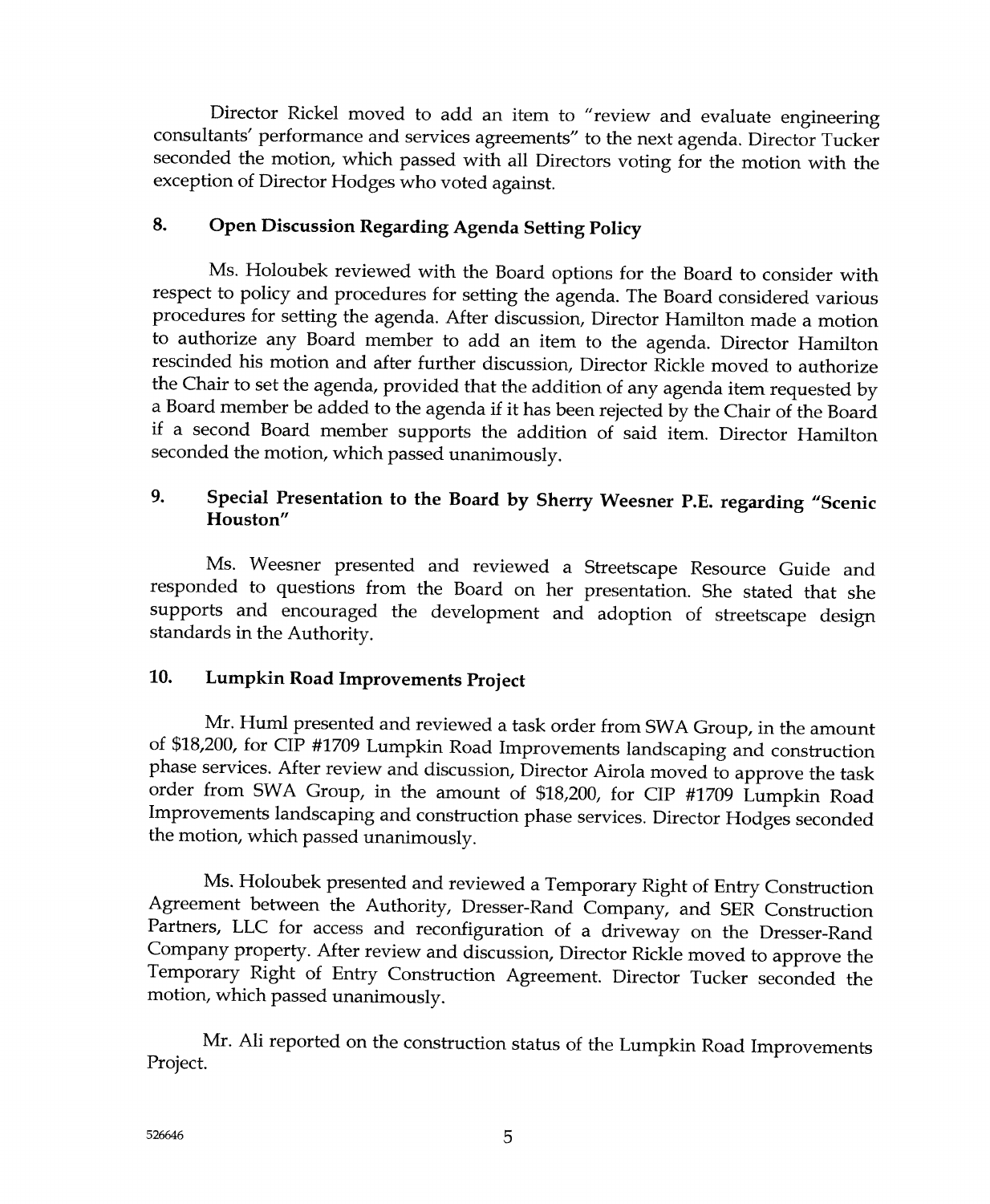The Board reviewed Change Order No. 1 to the Lumpkin Road Improvements Project, in the amount of \$\$2,255,471.80, to SER Construction Partners, LLC, for alternate bid items for work along Lumpkin Road between Westview Drive and Northbrook Drive. After review and discussion, Director Rickle moved to approve Change Order No. 1. Director Airola seconded the motion, which passed unanimously.

# 11. Special Presentation to the Board by SWA Group about "Streetscape Design Standards"

Mr. Vick made a presentation to the Board on streetscape design standards.

# 12. Adopt and Approve Streetscape Design Standards

Upon addressing comments and questions frorn the Board, Mr. Yick stated that he will work to revise and clarify the streetscape design standards to better reflect the Board's vision and intentions for streetscape design standards within the authority. The Soard concurred to table further review and adoption until such revisions are made to the proposed streetscape design standards.

# 13. Town and Country West Drainage and Mobility Improvements Project

Mr. Huml presented and reviewed a task order from SWA Croup, in the amount of \$88,600 for CIP #1717 Town and Country West Drainage and Mobility Improvements detailed design, construction documentation and bidding phase services. After review and discussion, Director Rickel moved to approve the task order from SWA Group, in the amount of \$88,600 for CIP #1717 Town and Country West Drainage and Mobility Improvements detailed design, construction documentation and bidding phase services. Director Airola seconded the motion, which passed with all directors voting for the motion, with the exception of Director Freels who abstained.

# 14. Memorial Drive Drainage and Improvement Project

Mr. Huml reported that the Memorial Drive Drainage and Improvement Project is currently in the design phase and that a town hall meeting regarding the Project is currently scheduled for March 11, 2015, at 6:30 p.m. at Memorial Middle School. Director The Board requested that an agenda be posted for the town hall meeting.

# 15. Executive Director's Report

Mr. Huml apologized for excluding the "public comment" section from the Authority's agenda for the month. He then reviewed the Executive Director's report,